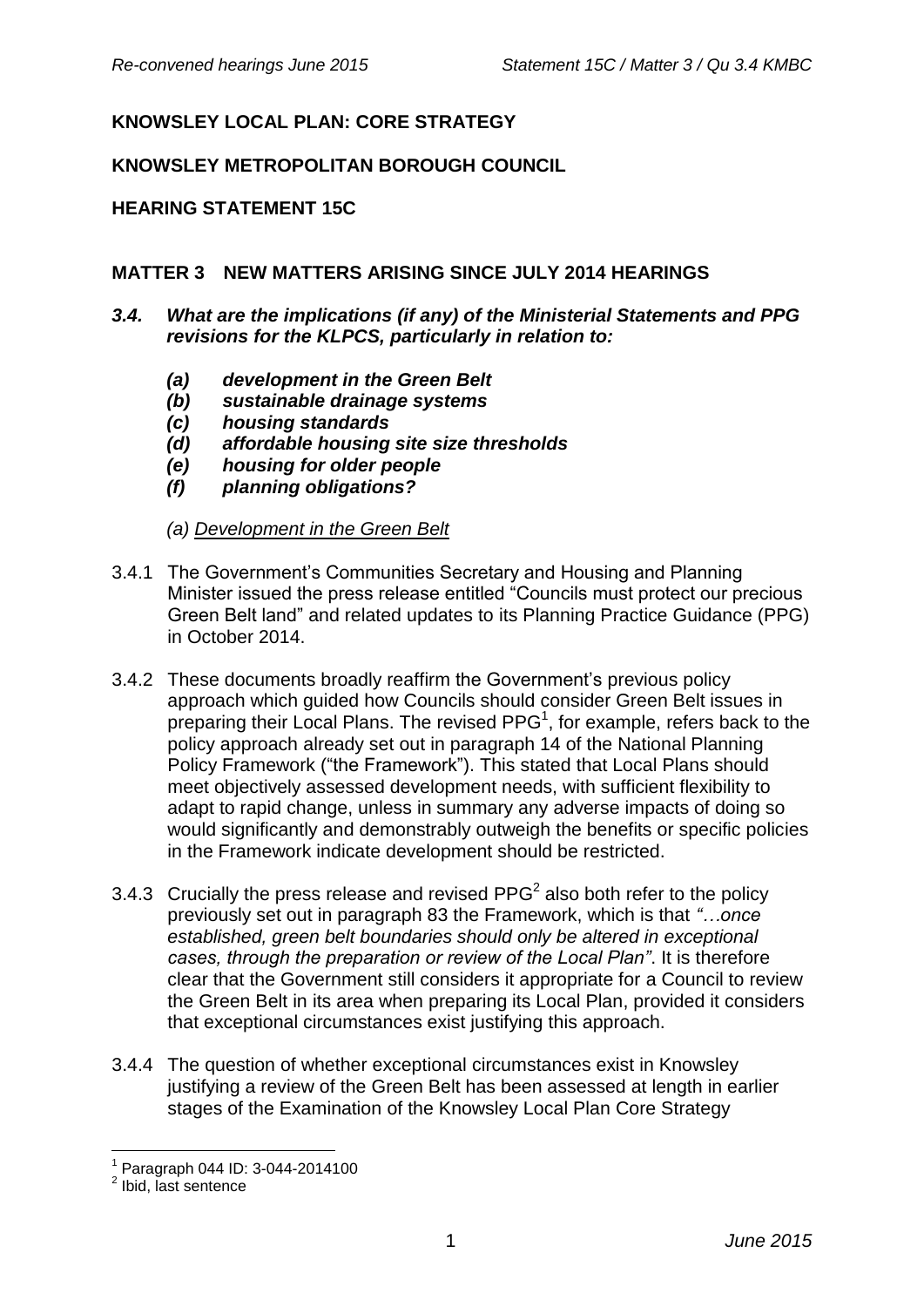(KLPCS). The Council's previous evidence in relation to this issue was initially set out in a range of documents, for example the KLPCS Preferred Options Report (CS04), chapter 4 of which explained why a strategy incorporating future release of some locations from the Green Belt was selected, and the Council's Technical Reports on "Planning for Housing Growth", "Planning for Employment Growth" and "Green Belts" (TR01, TR02 and TR03). The evidence is summarised in the Council's statements to the November 2013 hearings on:

- Matter 2 "Spatial Development Strategy and Principles" (in paragraphs 2.1.5, 2.4.4 to 2.4.6 and 2.5.1 to 2.5.3);
- Matter 4 "Employment Provision" (in paragraph 4.7); and
- Matter 5 "Green Belt" (in paragraph 5.10).
- 3.4.5 Under the heading "do local planning authorities have to meet in full housing needs identified in needs assessments?" the revised  $PPG<sup>3</sup>$  advises that, once the need for new housing has been established the local planning authority should prepare a "Strategic Housing Land Availability Assessment" (SHLAA) to "… *establish realistic assumptions about the availability, suitability and the likely economic viability of land to meet the identified need for housing over the plan period, and in so doing take account of any constraints such as Green Belt, which indicate that development should be restricted and which may restrain the ability of an authority to meet its need.*" The Council has complied with this requirement in full as the KLPCS and its supporting evidence (including the SHLAA) have taken "account of" constraints such as Green Belt, alongside other factors such as other environmental constraints, viability issues, and the need to re-balance the Borough's housing market, meet employment needs and address out-migration.
- 3.4.6 The Inspector's first Interim Findings in January 2014 (EX26) confirmed that there was justification for bringing forward release of Green Belt land to meet short term housing and specific employment needs. The Inspector's Second Interim Findings in August 2014 (EX34) confirmed that on the basis of available evidence the approach of identifying the Sustainable Urban Extensions and safeguarded land to meet future development needs in Knowsley is sound. As the ministerial statement and associated revisions to the PPG published in October 2014 reaffirmed the ability of Councils to review Green Belts in their Local Plans where circumstances justify this, the publication of these documents does not warrant any change in the approach of the KLPCS.
- 3.4.7 The ministerial statement and associated revisions to PPG should furthermore, not be read in isolation from other sections of the Framework and PPG. These include for example the requirements to ensure that there is a five year supply of sites which are deliverable for housing and a supply of specific, developable sites for housing in years 6-10 (see paragraph 47 of the Framework) and to identify sufficient sites for local and inward investment to

 3 Paragraph 045 ID: 3-045-20141006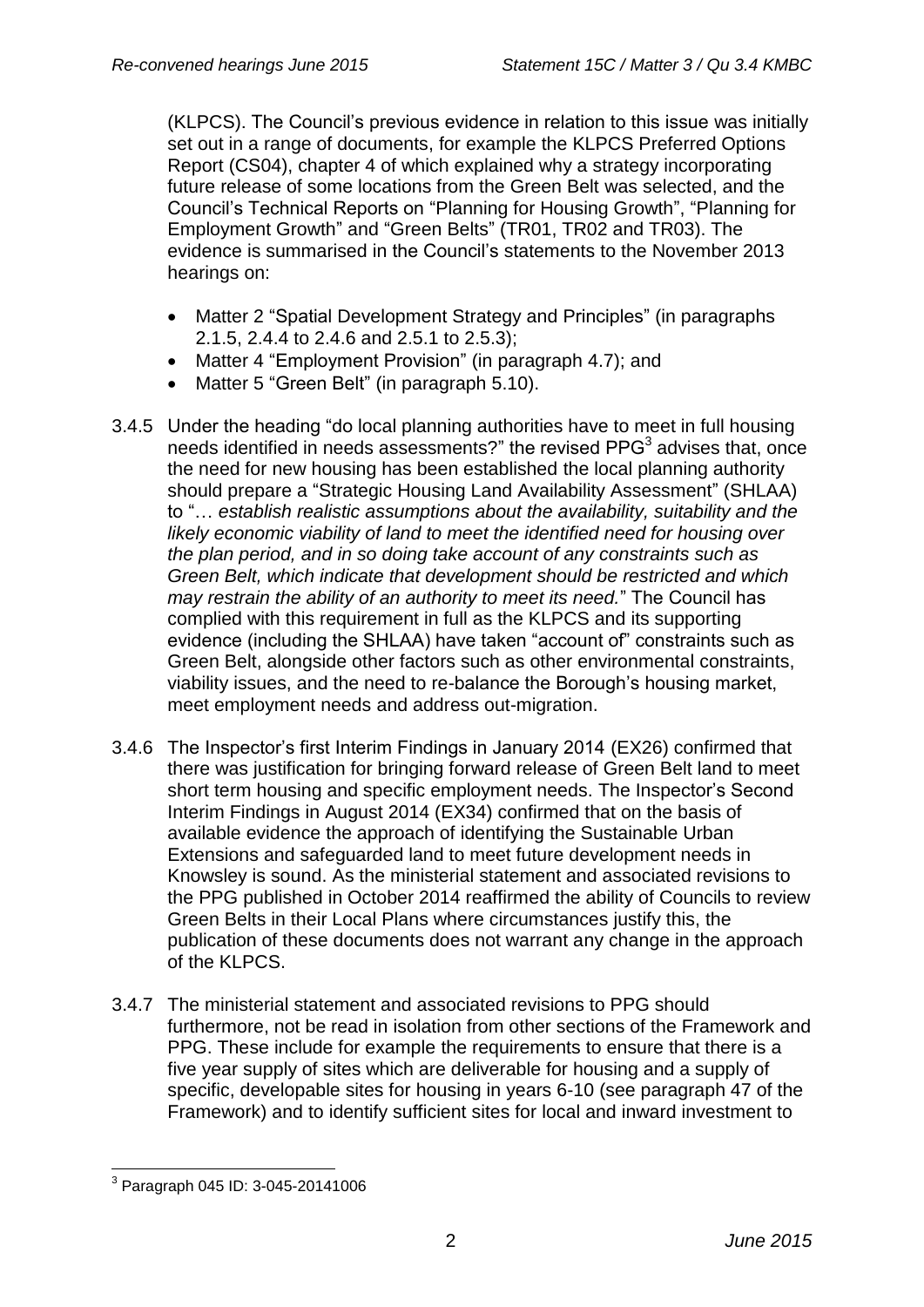meet anticipated economic needs over the Plan period (see paragraph 21 of the Framework).

- 3.4.8 As has been confirmed during earlier parts of the Examination, Knowsley cannot fully meet its requirements for housing and employment development either in the short term (i.e. over the five years between 1 April 2013 up to 31 March 2018) or over the Plan period as a whole without the release of land from the Green Belt. This is particularly so given that earlier work undertaken under the "Duty to Cooperate" has established that neighbouring authorities are also incapable of appropriately helping to meet Knowsley's evidenced development needs. Further details concerning this point are set out in the Council's Duty to Cooperate Statement (SD14), which has been endorsed by neighbouring authorities. These include Liverpool City Council (which lies at the heart of the Liverpool City Region North housing market area and the functional economic area for the City Region) and other neighbouring districts.
- 3.4.9 For reasons set out above, the ministerial statement issued in October 2014 and the related changes to PPG do not warrant any change to the approach to Green Belt issues in the KLPCS as currently drafted.
	- *(b) Sustainable drainage systems*
- 3.4.10 The Government published revisions to its PPG relating to sustainable drainage systems in March and April 2015, and its "Non statutory technical standards for sustainable drainage systems" in March 2015. The revised guidance promotes the use of sustainable drainage systems, albeit with some flexibility over for example the circumstances in which sustainable drainage systems are appropriate and the technical standards to be achieved. For reasons set out below the Council does not consider that any further modifications are need to the relevant parts of the KLPCS, which include Policy CS24 and paragraph 9.26.
- 3.4.11 The revised PPG confirms<sup>4</sup> that "whether a sustainable drainage system *should be considered will depend on the proposed development and its location, for example whether there are concerns about flooding"*. The requirement for sustainable drainage systems to be provided in clause 4 of Policy CS24 is only triggered where flood mitigation measures are needed. The Proposed Modifications version of KLPCS therefore, in common with the PPG guidance, aims to target the use of sustainable drainage systems to sites and development proposals where there is a flood risk issue.
- 3.4.12 The PPG also states<sup>5</sup> that sustainable drainage systems may not be practicable for some forms of development (for example, mineral extraction). Whilst not directly reflecting this wording, Policy CS24 (clause 4) confirms that any sustainable drainage system which is provided must be derived from relevant evidence which can include any Flood Risk Assessment which has been prepared for an individual development proposal. This means that if a

 4 Paragraph 079 ID: 7-079-20150415

<sup>5</sup> Ibid, second and third sentences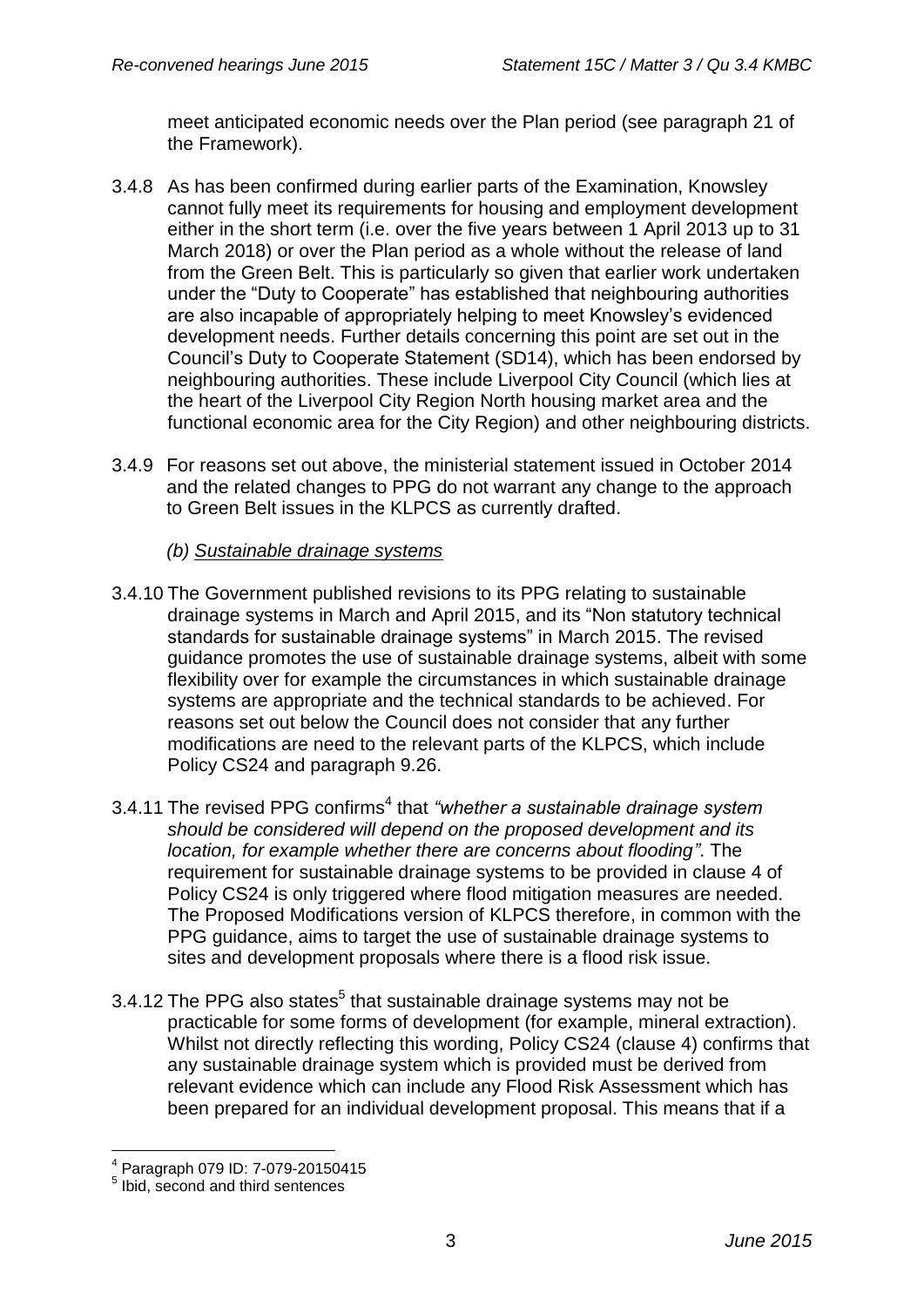developer demonstrates through their submitted Flood Risk Assessment that a sustainable drainage system is not appropriate for any reason, this will be taken into account by the Council.

- 3.4.13 It is also relevant to consider how frequently it is likely to be the case that no sustainable drainage system can be provided. The definition of a sustainable drainage system set out in the law $6$  and guidance related to this term published by the Construction Industry Research and Information Association  $(CIRIA)^7$  are very broad. Some types of measure covered by the term, such as provision of soak-aways, permeable surfaces or rain water harvesting structures, are minor and low cost in nature. This will enable a suitably flexible approach to be taken to the implementation of Policy CS24, in which individual development proposals where flood risk mitigation is needed can incorporate a sustainable drainage system which is appropriate to the scale, nature, location and levels of viability of the development.
- 3.4.14 Clause 5 of Policy CS24 requires the drainage of new development to be designed to reduce surface water run-off rates to those associated with a green-field site. This approach is reflected for greenfield sites in the Government's "Non- statutory technical standards for sustainable drainage systems" (March 2015) which confirms (under the heading "peak flow control") that for greenfield developments the peak run off rate from the development during rainfall events specified in the guidance should never exceed the peak greenfield runoff rate for the same event.
- 3.4.15 For developments on brownfield sites the technical guidance states that peak run off rates from specified flood events must be as close as "reasonably practicable" to the greenfield run off rate. For such sites, the Council could not in its view appropriately use planning conditions or agreements which are not "reasonably practicable" in any event. Policy CS24 also makes it clear that for all sites the chosen method of implementation shall take account of ground conditions.
- 3.4.16 For the above reasons, the Council considers the revised PPG and technical guidance do not warrant further modifications being made to the KLPCS. Paragraph 9.26 of the Proposed Modifications version of the KLPCS confirms that the Council's approach will complement Building Regulations and other national legislation. The Council proposes to refer prospective developers to the national PPG and non-statutory technical guidance in its proposed Supplementary Planning Document (also referred to in paragraph 9.26 of the KLPCS).

 6 Schedule 3 of the Flood and Water Management Act 2010 defines a "drainage system" simply as a *"…structure designed to receive rainwater…"* except a public sewer or natural water course. It also defines "sustainable drainage" as a *"…means of managing rainwater….with the aim of (a) reducing damage from flooding, (b)improving water quality, (c)protecting and improving the environment, (d)protecting health and safety, and (e) ensuring the stability and durability of drainage systems"*

<sup>7</sup> The CIRIA website at [http://www.susdrain.org/delivering-suds/using-suds/suds-components/suds](http://www.susdrain.org/delivering-suds/using-suds/suds-components/suds-components.html)[components.html](http://www.susdrain.org/delivering-suds/using-suds/suds-components/suds-components.html) defines a sustainable drainage system as being "an approach to managing rainfall in development that replicates natural drainage, managing it close to where it falls" and identifies a wide range of components that can be used as part of such a system.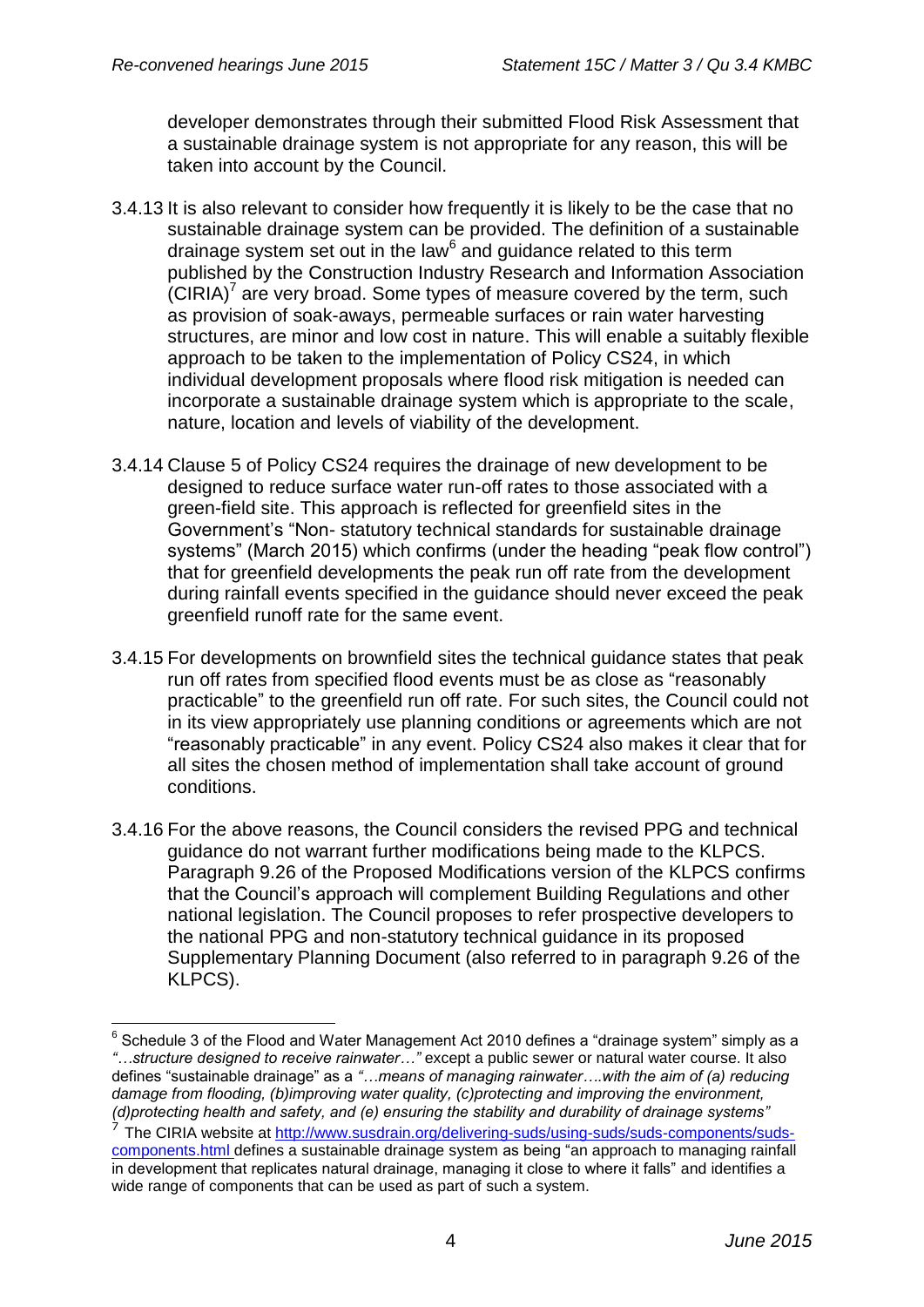## *(c) Housing standards*

- 3.4.17 On 27 March 2015 the Government published the results of the Housing Standards Review, on-going since 2012, and its response, aimed at streamlining the system for developers<sup>8</sup>. Revisions and additions to the Building Regulations included: Part M: Access; Part Q: Security; Part G: Sanitation, hot water and energy efficiency; and Part H: Drainage and waste disposal. Supplementary guidance was provided through revisions to the PPG<sup>9</sup> and a Written Ministerial Statement<sup>10</sup>.
- 3.4.18 The revisions mean that Local Authorities are advised not to set out any additional local technical standards or requirements relating to the construction, internal layout or performance of new dwellings within their Local Plans. Policy CS17 and CS22 within the Proposed Modifications version of the KLPCS (CS09a) reflect this, being clear that the achievement of construction standards, over and above the baseline Building Regulations, are "encouraged" and hence are optional only. For energy efficiency specifically, the approach in the KLPCS Proposed Modifications version is compliant with the planned introduction of a national zero carbon homes policy in 2016, in not requiring any specific level of Code for Sustainable Homes to be achieved, but instead relying on the Building Regulations as prescribed by Government.
- 3.4.19 Government guidance states that Councils have the option to set additional technical requirements exceeding the national minimum standards in respect of access and water, and an optional nationally described space standard. These should only be set through new Local Plan policies if they address a clearly evidenced need, and where their impact on viability has been considered, in accordance with the Framework and PPG. KLPCS Policies CS17 and CS22 keep the option open for such policies to be set within a future Local Plan document. The Council would be able to consider all of the relevant restrictions and necessary evidence, including viability evidence, at this time.
- 3.4.20 All of the above means that the Proposed Modifications version of the KLPCS is compatible with the Government's revised approach to the Building Regulations.

### *(d) Affordable housing site-size thresholds*

1

3.4.21 The Government has changed its advice concerning the setting of thresholds for development proposals eligible for Section 106 affordable housing contributions. These changes have been made through a written ministerial

<sup>&</sup>lt;sup>8</sup> Full details are available at: [https://www.gov.uk/government/policies/providing-effective-building](https://www.gov.uk/government/policies/providing-effective-building-regulations-so-that-new-and-altered-buildings-are-safe-accessible-and-efficient/supporting-pages/technical-housing-standards-review)[regulations-so-that-new-and-altered-buildings-are-safe-accessible-and-efficient/supporting](https://www.gov.uk/government/policies/providing-effective-building-regulations-so-that-new-and-altered-buildings-are-safe-accessible-and-efficient/supporting-pages/technical-housing-standards-review)[pages/technical-housing-standards-review](https://www.gov.uk/government/policies/providing-effective-building-regulations-so-that-new-and-altered-buildings-are-safe-accessible-and-efficient/supporting-pages/technical-housing-standards-review) 9

All paragraphs available at: [http://planningguidance.planningportal.gov.uk/blog/guidance/housing](http://planningguidance.planningportal.gov.uk/blog/guidance/housing-optional-technical-standards/)[optional-technical-standards/](http://planningguidance.planningportal.gov.uk/blog/guidance/housing-optional-technical-standards/)

<sup>10</sup> Building Regulations: Technical Standards Review, 27 March 2015, CLG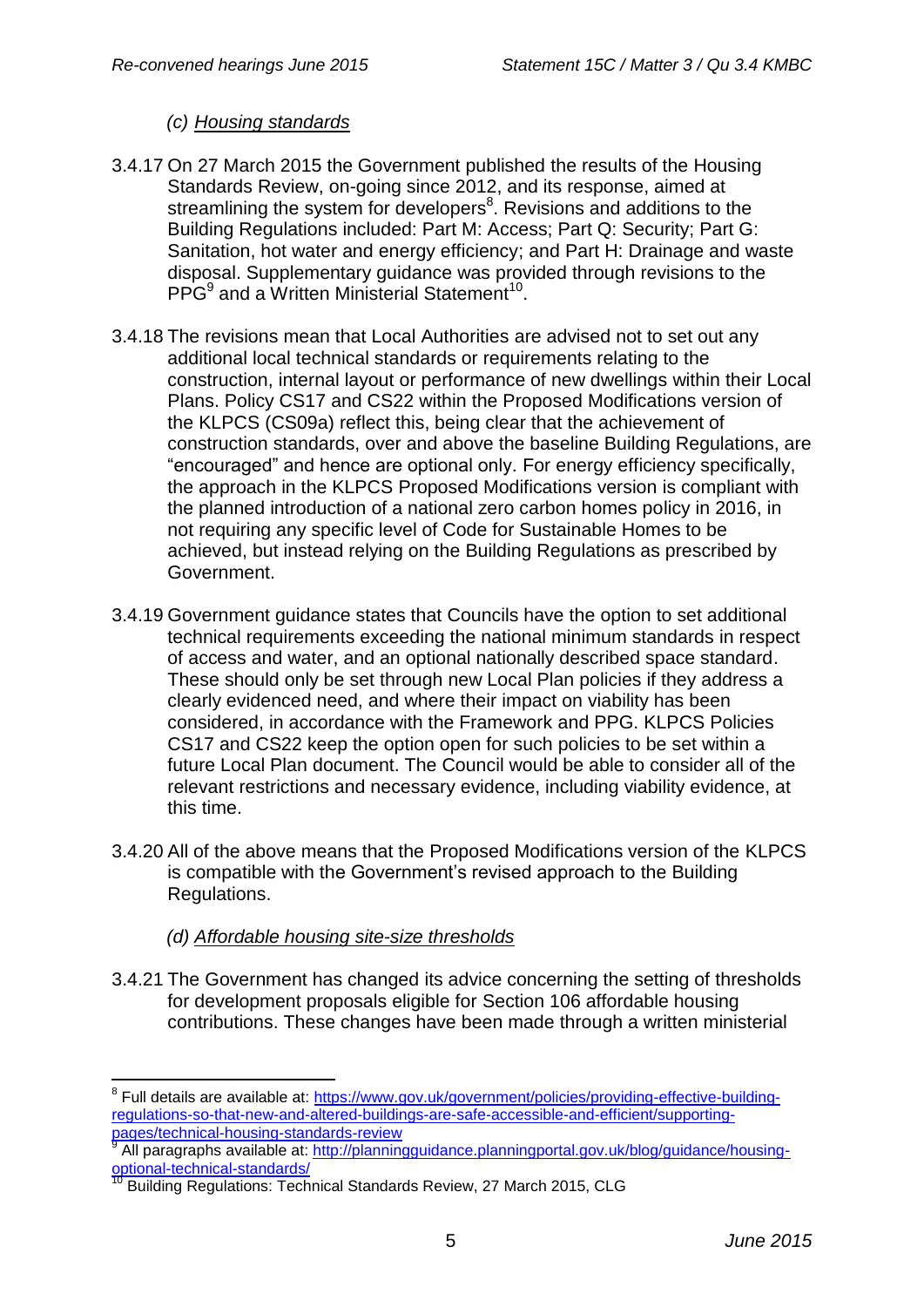statement<sup>11</sup> and through amendments to the PPG<sup>12</sup>. These changes mean that sites of 10 units or less, and which have a maximum combined gross floor space of 1,000 square metres, are not, under the new guidance, eligible for affordable housing contributions. This includes residential annexes and extensions. The changes do include exceptions within rural areas and designated National Parks or Areas of Outstanding Natural Beauty. These designations do not apply to any part of Knowsley.

- 3.4.22 Policy CS15 within the Proposed Modifications version of the KLPCS (CS09a) seeks Section 106 affordable housing contributions only on developments of 15 residential units or above, which means developments which are smaller than this size were excluded from the Council's proposed approach for identifying schemes eligible for such contributions. This means that Policy CS15 as currently drafted is unaffected by the Government's changes to the thresholds.
- 3.4.23 The revised PPG states that local planning authorities should not seek Section 106 affordable housing contributions from developments of "Starter Homes". Given that the concept of Starter Homes is new and that further evidence may be needed to define what is meant by this term in the local context, the KLPCS does not seek to define the characteristics of homes which would qualify as such within Knowsley. It is considered that documents including the proposed Developer Contributions Supplementary Planning Document (SPD) and the forthcoming Local Plan: Site Allocations and Development Policies document could define such homes, identify areas where they should be developed through site allocations and clarify how planning obligations would apply to such developments within the scope of the PPG.
- 3.4.24 The changes also introduce the use of a financial credit, which reduces the cost of affordable housing contributions, for developments which involve bringing a vacant building back into use. The credit is equivalent to the existing gross floorspace of any vacant buildings brought back into any lawful use or demolished for re-development, but will not apply to vacant buildings which have been abandoned. The Council proposes that this guidance is reflected in the proposed Developer Contributions SPD.

### *(e) Housing for older people*

3.4.25 The content of the PPG regarding planning for older people's accommodation<sup>13</sup> was changed to reflect a greater emphasis being placed on supporting older people to live independently within their own home, with adaptations and support services being supplied as required. KLPCS Policy CS16 already reflects these principles, specifically supporting nonaccommodation based interventions and improvements to existing stock to meet the needs of those seeking specialist or supported housing.

<sup>1</sup> <sup>11</sup> Written statement to Parliament: Small-scale developers, 28 November 2014, CLG

<sup>12</sup> Main change within Paragraph 012 ID: 23b-012-20150326

<sup>&</sup>lt;sup>13</sup> Main change within Paragraph 021 ID: 2a-021-20150326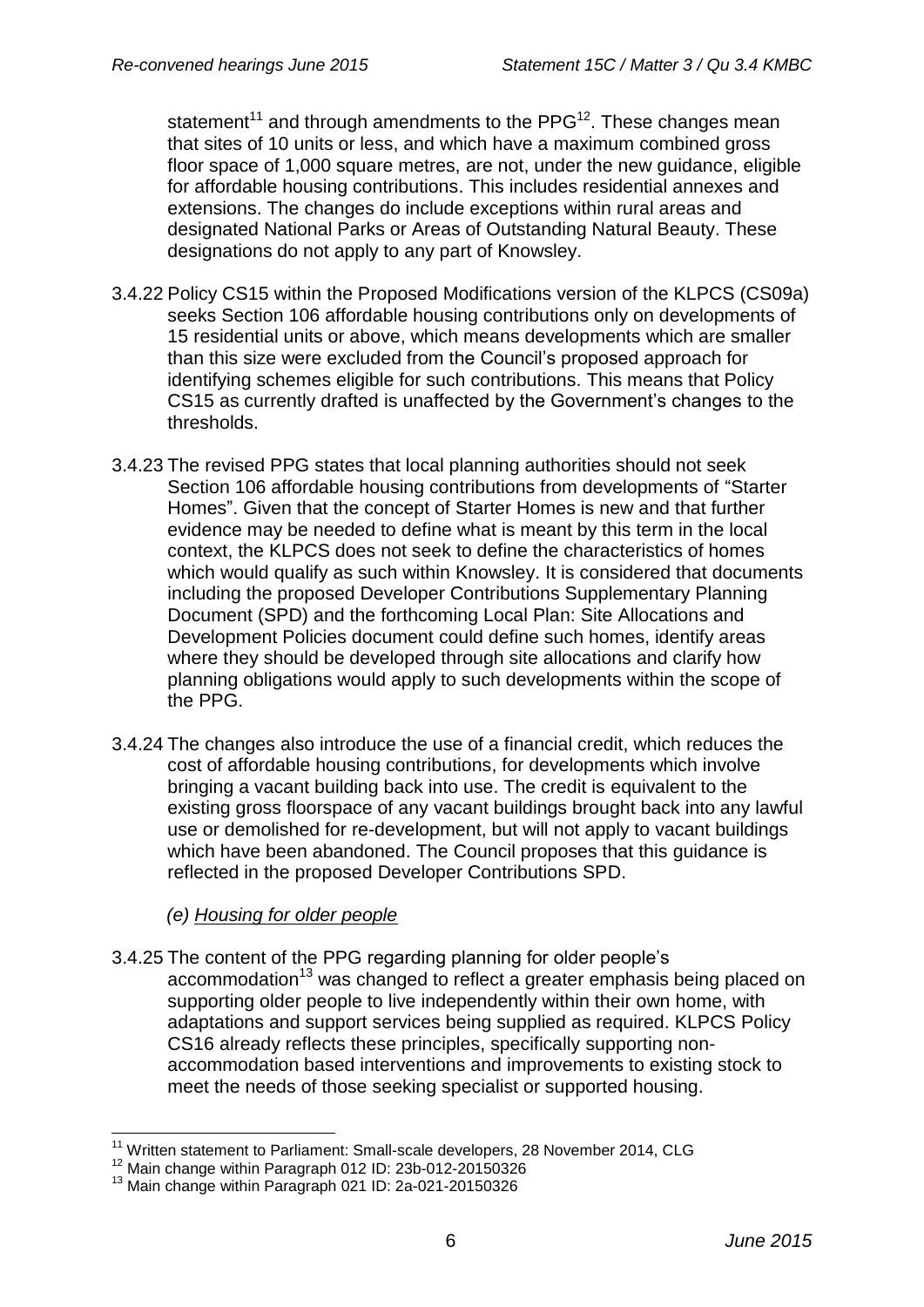3.4.26 An additional section has been added to the PPG which sets out requirements for planning for student accommodation<sup>14</sup>. The Council notes this, but given that there are no universities within Knowsley or in close proximity to its boundaries, there is very limited demand for student accommodation within the Borough. It is therefore not considered appropriate to modify the KLPCS policies to account for this change.

## *(f) Planning obligations*

- 3.4.27 Changes to the general process of setting and collecting planning obligations, arising from ministerial statements and amendments to the PPG can be summarised as follows:
	- Clarification that a proposed Section 106 planning obligation connected with a planning application may only constitute a reason for granting planning permission if it meets the tests that the obligation is necessary to make the development acceptable in planning terms, directly related to the development, and fairly and reasonably related in scale and kind to the development <sup>15</sup>;
	- The role of planning obligations is in assisting the mitigation of the impact of development which benefits local communities and supports the provision of local infrastructure<sup>16</sup>;
	- The Council's policies regarding the use of obligations should be set in Local Plans or neighbourhood plans to ensure that policies are tested at Examination $17$ :
	- Local communities should be involved in the setting of policies regarding obligations in a Local Plan or neighbourhood plan<sup>18</sup>
	- Tariff style or affordable housing contributions are not applicable to sites of 10 residential units or less, and which have a maximum combined gross floor space of 1,000 square metres (exceptions apply); or to developments of Starter Homes<sup>19</sup>; and
	- An open book approach is required within negotiation of planning obligations involving assessments of development viability to improve the review of evidence submitted and for transparency<sup>20</sup>.
- 3.4.28Additional measures seek to tackle delays associated with Section 106 planning obligation negotiations $^{21}$ .
- 3.4.29 The strategic approach to planning obligations within the Proposed Modifications version of the KLPCS (CS09a) is set out within Policy CS27.

1

<sup>14</sup> Paragraph 021 ID: 2a-021-20150326

<sup>15</sup> Paragraph 001 ID: 23b-001-20150326

<sup>16</sup> Paragraph 003 ID: 23b-003-20150326

 $17$  Ibid

 $18$  Ibid

<sup>19</sup> Paragraph 012 ID: 23b-012-20150326, Paragraph 013 ID: 23b-013-20150227, Paragraph 014 ID: 23b-014-20150326, Paragraph 015 ID: 23b-015-20141128, Paragraph 017 ID: 2a-017-20141128, Paragraph 019 ID: 23b-019-20141128 and Paragraph 020 ID: 23b-020-20141128

<sup>20</sup> Paragraph 007 ID: 23b-007-20150326

<sup>&</sup>lt;sup>21</sup> Written statement to Parliament Planning update, 25 March 2015, CLG